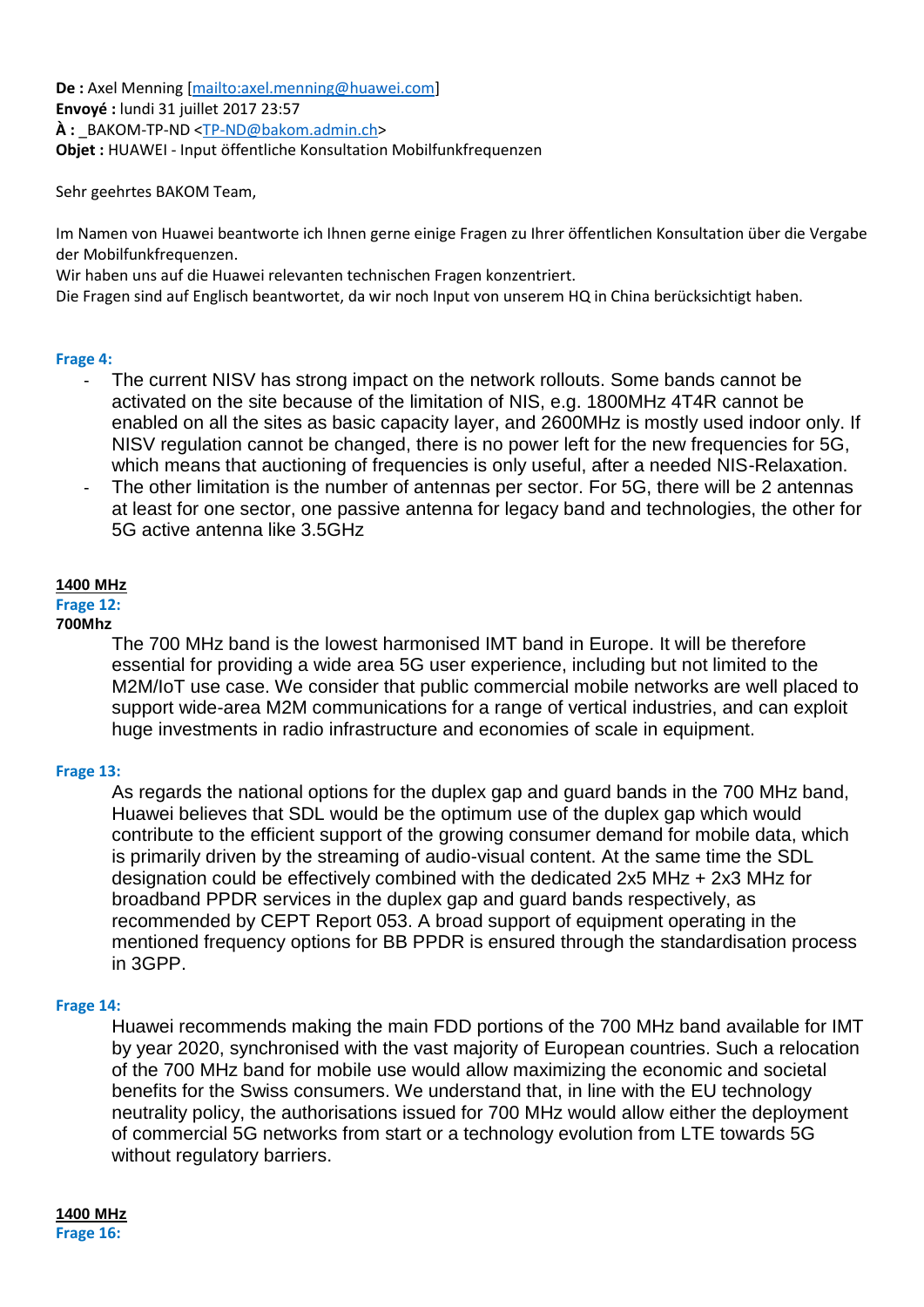- L-band (1427 1517MHz) is a unique opportunity for operators to deliver 4G services or 5G services in the future that require both deep indoor and rural coverage together with decent DL capacity. L-band could offer possibly a DL capacity of 30MHz per operator (considering 3 operators) to complement the 10MHz DL capacity available from 700MHz or 800MHz band in deep indoor or rural areas.
- SDL is a good solution for asymmetrical traffic to optimise the spectrum use efficiency. This indeed would enable operators thanks to carrier aggregation to use the full L-Band capacity for DL while taking advantage of the under-utilised UL capacity of lower bands below 1GHz (e.g. 700, 800MHz). For L-Band BS, it is possible and easy to increase the power to get a similar DL coverage than the 700MHz/800MHz BS, reuse related sites and benefit from related UL coverage.

## **Frage 17:**

- Core L band (1452-1492MHz) i.e. Band 32, is already harmonized in Europe (EC and ECC decisions) using SDL and auctioned as such in several European countries (e.g. Germany, Italy, UK). Related BS and UE equipment are already available for immediate deployment in particular under Carrier aggregation with Band 800MHz.
- Europe is also finalizing harmonization of the extended L-Band 1427-1517 MHz (+1MHz guard band up to 1518) based on SDL and with the same conditions applicable to both 4G and 5G (Technology neutral). Related Draft reports are already approved by CEPT and relevant public consultations are ongoing to allow final CEPT report and ECC decision by Q4 2017. Such accelerated plan is intended to give flexibility to operators to deploy such band either for LTE or 5G new Radio. Main European operators and Huawei are strongly supporting specification of such extended SDL band in 3GPP and the related specification work (Including CA with 800MHz) is expected to be finalized by Sept.17. Related equipment's are likely to hit the market by end of 2019 (provided depending on market demand)
- Regarding 5G New radio, the extended L-band 1427-1518MHz is in the list of bands for early deployment of 5G NR. Release 15 Specification is expected to be finalized by June 2018. The extended L-band products are likely to be available in the market before 2020 (depending on market demand).
- For the sake of avoiding spectrum fragmentation, we encourage releasing the full range 1427-1518MHz once all is harmonized and equipment is ready instead of starting with the core L-band (1452-1492 MHz) first and following with the extensions (1427-1452 MHz and 1492-1518 MHz).

### **3400–3800 MHz**

**Frage 19:**

- The 3400-3800 MHz range is the primary 5G band in Europe (see RSPG Opinion on spectrum related aspects for next-generation wireless systems (5G), – Nov '16) the key band for the first introduction of 5G in Europe and globally.
- This frequency range offers an optimal balance between coverage and capacity, which will support a broad range of 5G applications, including: Augmented Reality/Virtual Reality (AR/VR), Ultra High Definition (UHD) video, smart home, smart manufacturing, health care and drones. This range will also provide both mobile connectivity "on the go" and Fixed Wireless Access (FWA / wTTx) for domestic and business applications.
- Globally, spectrum availability for IMT in the 3300-4200 MHz frequency range is increasing: 3400-3600 MHz is now almost globally available, and a large number of countries in different regions are taking action in order to reach 200-400 MHz of contiguous bandwidth in the 3300- 4200 MHz frequency range for 5G. This will be the largest contiguous bandwidth for IMT below 6 GHz.
- Parts of the 3300-4200 MHz range is being considered for early trials in a number of countries/regions in the world: trials in the 3400-3800 MHz frequency band are being